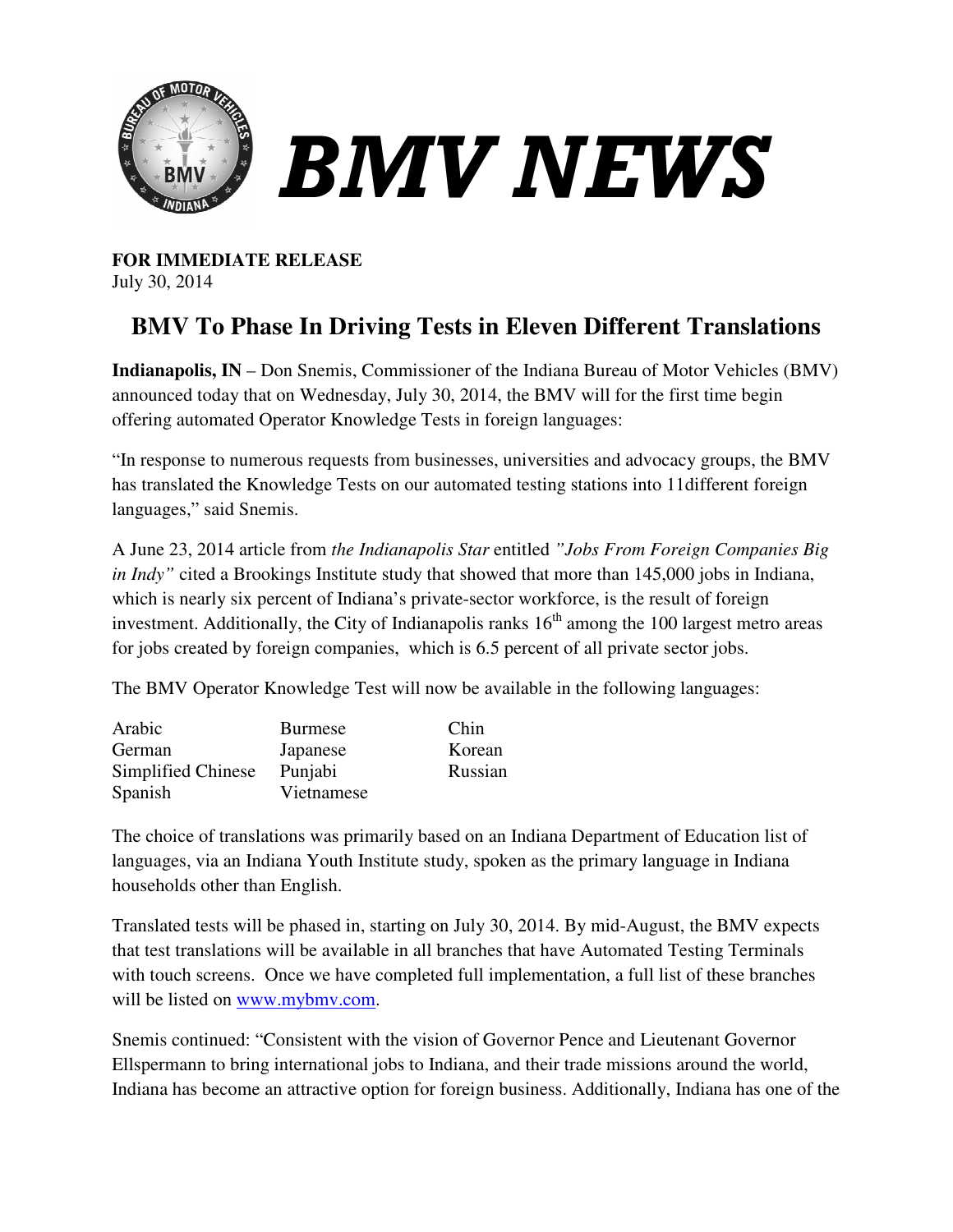largest foreign student populations in the country thanks to our outstanding institutions of higher learning. As a result, Indiana is a proud partner in the global business community. We welcome business leaders and students from all nations, and we hope that our efforts will play a small part in welcoming more investment in Indiana." In the global business community. We see leaders and students from all nations, and we hope that our efforts will play a coming more investment in Indiana."<br>A in the set of the seed of the scheme of the scheme in the globa

#### English

"Indiana is a proud partner in the global business community. We welcome business leaders and students."

#### Arabic

رجال كبـــار من بزائرينــــــــا ونرحـب ،العـــالمي الأعمال مجتمــع فــي نشــط شـــريك بأنهـــا إنــــديانا ولايـــة تفخــــر" ------------------------ ".والط-ب اعمال -----------------------------------

Burmese<br>''Indiana သည္ ကမာ<sup>ြ</sup>တစ္ပဝွမွ**းစီး**ပြားေရ**း**လုပ္ငန္းရွင္မဲတးအစည္းအရုံးမွာ<br>အားထားရတဲ့ပါတနာတစ္ဝုိးျဖစ္ပါတယ္။ ကြ်န္ေတာ္တို ြသည္ပ စီးပြားေရ**း**လုပ္ငန္းဆိုင္ရာ<br>ေခါင္းေဆာင္မဲတး ြဝွငွ္ ေက်ာင္းသားမ်ဲဘးအား ဖိတ္ပ**ေ**ခပါတယ္။''

# Chin

"Indiana timi cu vawilei pumpi chawlet chawhrawl i hawikomhnak bu ah i bochanmi rianttuanti hawi pakhat a si. Chawlet chawhrawlnak hruaitu hna le sianghngakchia hna cu kan in don hna."

#### German

hawi pakhat a si. Chawlet chawhrawlnak hruaitu hna le sianghngakchia hna cu kan in don hr<br>German<br>"Indiana ist ein bedeutender Partner in der weltweiten Geschäftswelt und wir begrüßen alle Führungskräfte und Studenten."

# Japanese

"インディアナ州は、グローバルなビジネスコミュニティにおいて誇りに思うパートナ ンディアナ州は、グローバルなビジネスコミュニティにおいて誇りに思うパートナーです。私たちは、ビジネスリーダーと学生を歓迎します。 "

# Korean

"인디아나는 세계 경제계의 자랑스러운 파트너입니다. 경영자들과 학생 여러분들을 환영합니다."

# Simplified Chinese

"印第安纳州很自豪地成为国际商业社会的合作伙伴。我们竭诚欢迎商界领袖和学生光临  $\mathbf{e}$  "

# Punjabi

"ਅੰਤਰਰਾਸ਼ਟਰੀ ਕਾਰੋਬਾਰੀ ਭਾਈਚਾਰੇ ਵਿੱਚ ਇੰਡੀਆਨਾ ਇੱਕ ਮਾਣ-ਮੱਤਾ ਭਾਈਵਾਲ ਹੈ।

ਅਸੀਂ ਕਾਰੋਬਾਰੀ ਆਗੂਆਂ ਅਤੇ ਵਿਦਿਆਰਥੀਆਂ ਨੂੰ ਜੀ ਆਇਆਂ ਕਹਿੰਦੇ ਹਾਂ।''